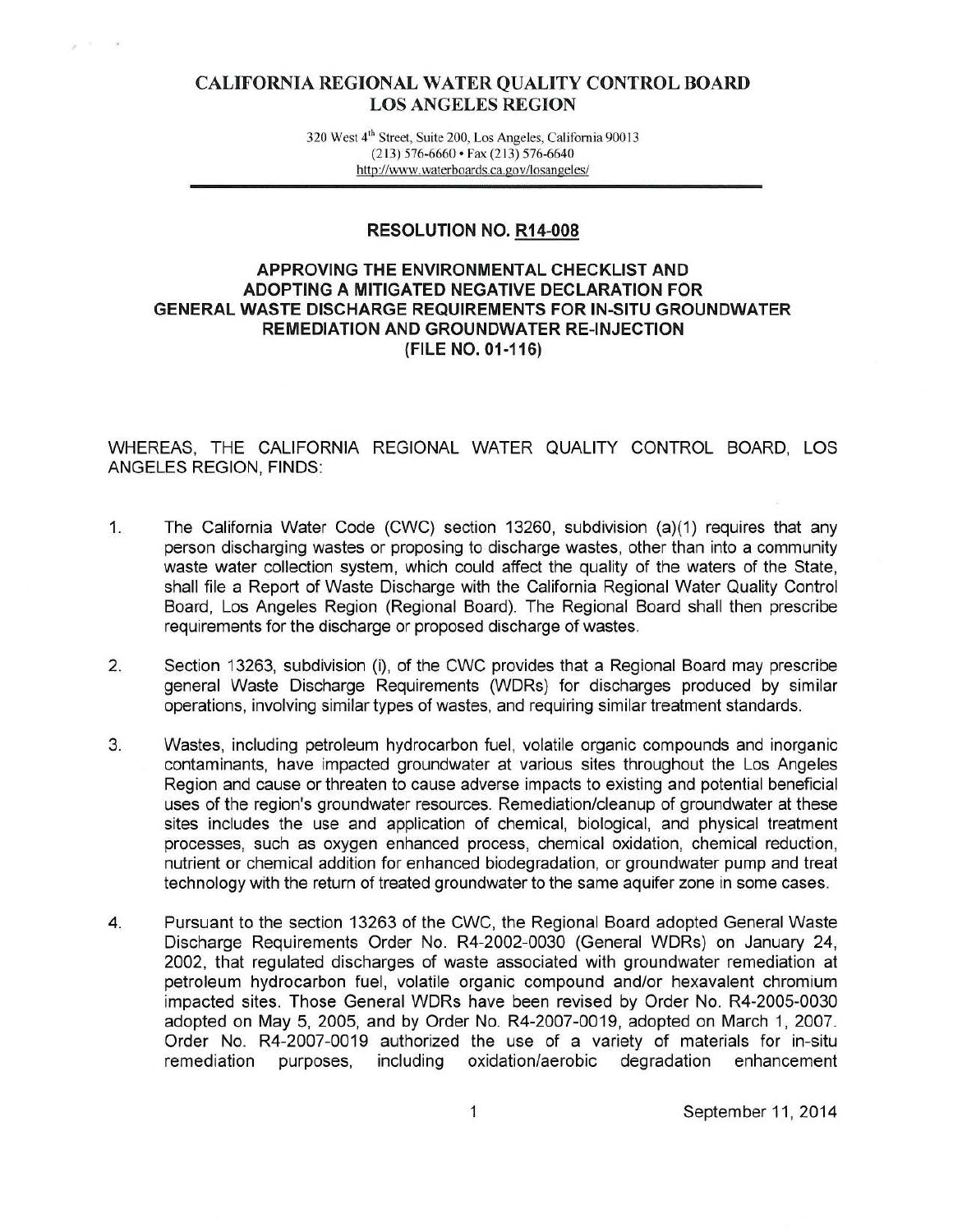compounds, reducing/reductive degradation enhancement compounds, inorganics/nutrients, carbon sources/electron donors, and study tracer compounds.

- 5. Since then, additional materials for in-situ remediation have come into use at sites throughout the Los Angeles Region and elsewhere to address wastes at petroleum hydrocarbon fuel, volatile organic compound, and inorganic contaminant impacted sites. Order No. R4-2014-0187 revises the existing General WDRs to accommodate the new materials that have been effectively used to remediate wastes in groundwater and soil.
- 6. Attachment A of Order R4-2014-0187 includes a list of materials that can be used for in-situ remediation purposes. Newly added or revised remedial materials or amendments include chemical oxidants, chemical oxidant activators, aerobic bioremediation enhancement compounds, anaerobic degradation enhancement compounds, reduction degradation enhancement compounds, metals precipitation/stabilization compounds, surfactants/cosolvents, bioaugmentation organisms, tracer study compounds, buffer solutions and pH adjusters.
- 7. The Regional Board is the lead agency for the project the adoption of revised General WDRs - pursuant to the California Environmental Quality Act (CEQA) and has conducted an Initial Study (in the format of an expanded Environmental Checklist) in accordance with Title 14, California Code of Regulations, Section 15063, entitled Guidelines for Implementation of the California Environmental Quality Act. Based on the Initial Study, the Regional Board prepared a Mitigated Negative Declaration that concludes that the project will not have a significant adverse effect on the environment.
- 8. The Mitigated Negative Declaration identifies potentially significant environmental impacts regarding (1) Air Quality, (2) Geology and Soils, (3) Greenhouse Gas Emissions, (4) Hazards and Hazardous Materials, (5) Hydrology and Water Quality, (6) Noise, (7) Population and Housing, and (8) Transportation and Traffic. The Mitigated Negative Declaration identifies the mitigation measures and the actions to be taken to reduce the impacts to less than significant. The dischargers subject to the General WDRs are required to comply with the conditions of the WDRs and are required by the General WDRs to obtain and comply with applicable permits of other agencies. This Order includes a monitoring and reporting program to assure protection of water quality and compliance with mitigation measures.
- 9. Copies of the Environmental Checklist and proposed Mitigated Negative Declaration were transmitted to all agencies and persons known to be interested in the matter and they were provided an opportunity to comment.
- 10. The application of any materials to groundwater is intended to improve water quality, but also may result in unintended adverse impacts to groundwater quality. Any potential adverse water quality impacts that may result will be localized, of short-term duration, and will not impact any existing or prospective uses of groundwater. Groundwater quality will be monitored before addition of any materials, during treatment, and after treatment is completed to verify no long-term adverse impact to water quality.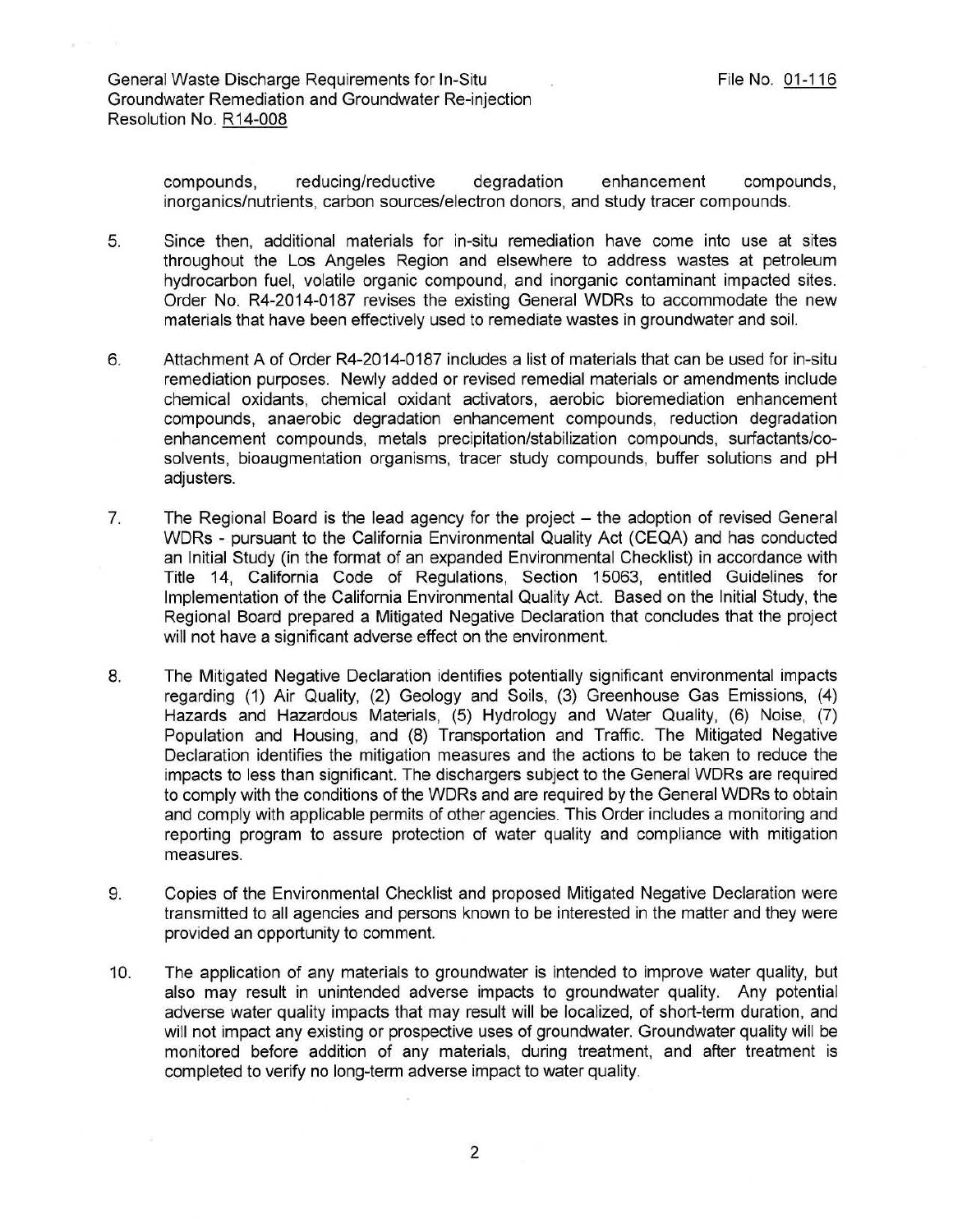General Waste Discharge Requirements for In-Situ Groundwater Remediation and Groundwater Re-injection Resolution No. R14-008

- 11. The Water Quality Control Plan, for the Los Angeles Region, (hereafter Basin Plan) designates beneficial uses, establishes water quality objectives, contains prohibitions, contains implementation plans and policies for protecting waters of the basin, and incorporates by reference plans and policies adopted by the State Water Resources Control Board (State Board). Beneficial uses of groundwater in the Los Angeles Region include, among others: municipal and domestic supply, industrial service and process supply, agricultural supply and groundwater recharge. Beneficial uses for individual Hydrologic Sub-areas are specified in the Basin Plan. Pursuant to section 13263(a) of the California Water Code (CWC), waste discharge requirements must implement the Basin Plan.
- 12. The General WDRs are applicable to groundwater remediation at petroleum hydrocarbon fuel, volatile organic compound, and inorganic constituent impacted sites in the Los Angeles Region. The discharges authorized by the General WDRs are required to comply with a groundwater monitoring program as set forth in the Monitoring and Reporting Programs required by the General WDRs.
- 13. The requirements contained in the General WDRs are consistent with applicable water quality control plans, policies, and regulations and will protect and maintain the beneficial uses of the receiving groundwater.
- 14. The permitted discharge is consistent with State Water Resources Control Board Resolution No. 68-16 ("Statement of Policy with Respect to Maintaining High Quality of Waters in California", also called the "anti-degradation policy"). The General WDRs authorize the use of materials to effectively clean up wastes and contain conditions to protect waters of the State from degradation.
- 15. The Regional Board considered all testimony and evidence at a public hearing held on September 11, 2014, at the Metropolitan Water District of Southern California located at 700 North Alameda Street, Los Angeles, California and good cause was found to approve the Environmental Checklist and adopt a Mitigated Negative Declaration.

### THEREFORE BE IT RESOLVED THAT:

- 1. This Regional Board hereby approves the Environmental Checklist and adopts the Mitigated Negative Declaration for the General Waste Discharge Requirements for In-Situ Groundwater Remediation and Groundwater Re-injection.
- 2. The application of chemical, biological and physical treatment processes, such as oxygen enhanced process, chemical oxidation, nutrient or chemical addition for enhanced biodegradation or groundwater pump and treat discharges shall conform with all the requirements, conditions, provisions and limitations set forth in the Order No. R4-2014- 0187.